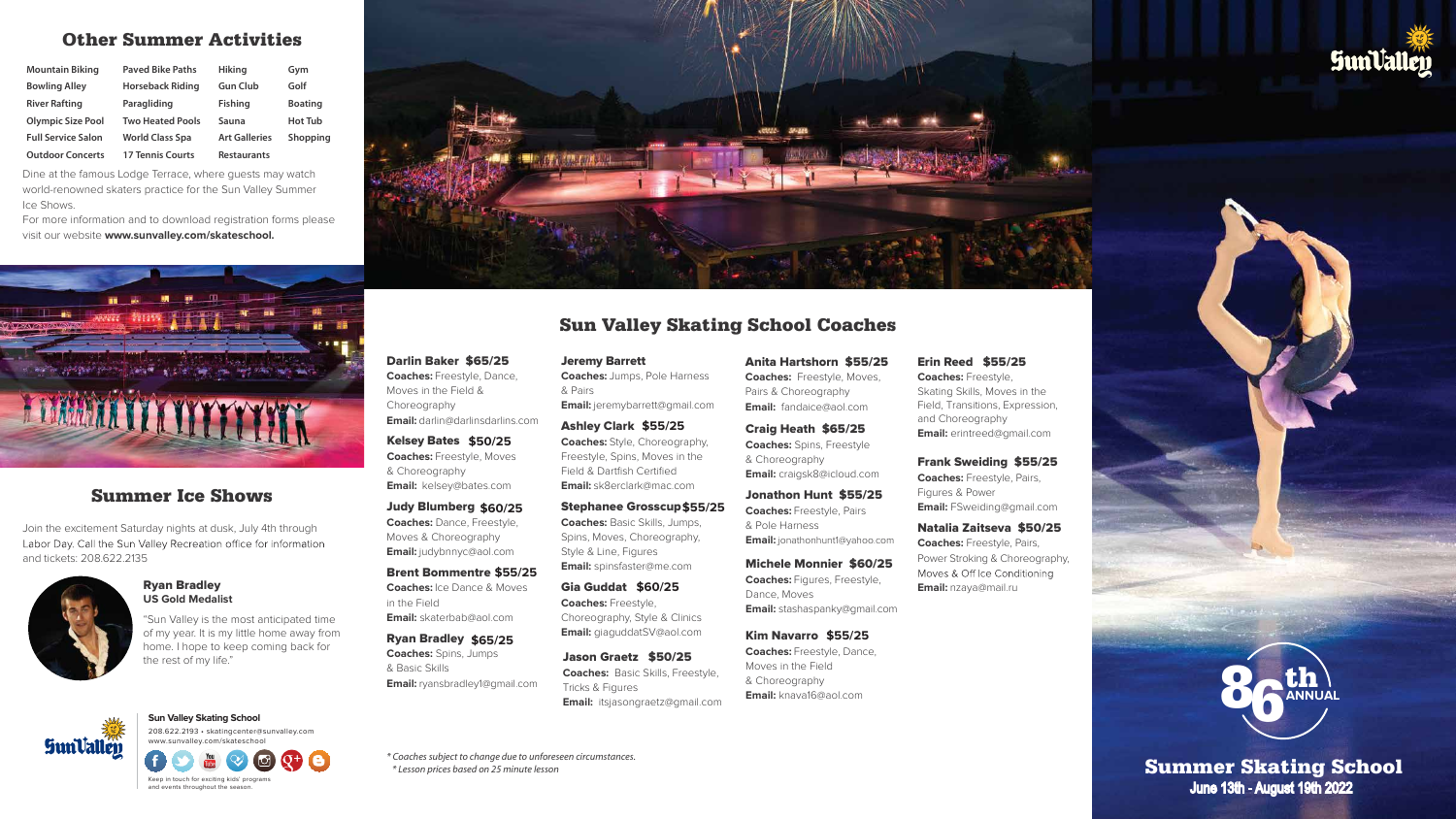# Registration

#### Weekly Rates:

Reservations are made on a Monday through Friday basis. Walkon's for sessions at the Skating Center will be on a first-come, first-served basis at \$15.00 per session. Sessions fill up quickly. See the payment schedule sheet for individual and weekly prices for sessions and clinics.

For your convenience we now offer online registration at **www.sunvalley.com/skateschool.** Applications will be taken online only. Phone reservations cannot be accepted. For information only, please call: 208.622.2192 or 208.622.2193.

**Lockers:** \$10 per week or \$30 per month.

#### Register for ice time:

**Dance with Our Stars Cost: \$18 per class** Whether you're a beginner or an experienced ice dancer. the stars of Sun Valley on Ice will help sharpen your skills. Join our rotating staff of dance coaches and feel the thrill of one of the hottest disciplines in skating.

**Spin to Win with Craig Heath Cost: \$36 per week** Class will focus on Craig's techniques to improve overall speed, length of spins and positions. With the new judging system in place, this is the perfect time to give extra attention to all of your spins.

Mailing Address: Scott Irvine–Sun Valley Ice Skating School Sun Valley Resort PO Box 10, Sun Valley, Idaho 83353 208.622.2193

**Off-Ice Conditioning Cost:** \$60 per week Each day will focus on different strength and conditioning exercises, including stretching, off-ice jumps, dance, etc. To help build core strength and flexibility. Ballet studio.

skatingcenter@sunvalley.com

**Days:** Tuesday & Thursday **Low:** Pre-pre thru Pre-juv **Time:** 2:45pm-3:10pm **High:** Juvenile & up **Time:** 3:10pm-3:35pm

#### **Jump Technique Cost:** \$18 per class

Rotating staff of coaches will focus on various aspects of jump technique and practice exercises. Hone your jumping skills today. **Days:** Friday **Time:** 1:20pm–1:45pm

**Days:** Monday **Time:** 1:20pm–1:45pm

**Power Stroking w/ Natalia Zaitseva** Cost: \$54 per week Maximize your overall power on the ice through your edges, your knees and your feet.

**Days:** Monday, Wednesday & Friday **Low:** Basic thru pre-juvenile **Time:** 2:45pm–3:10pm **High:** Juvenile & up **Time:** 3:10pm–3:35pm **Sk8 Tricks with Craig Heath Cost: \$18 per week** Sk8 Tricks focuses on all the different traditional "show tricks" such as butterflys, illusions, hydroblading, spread eagles, stars, etc. **Days:** Friday **Time:** 8:30am–8:55am

**Jump to Win with Craig Heath Cost: \$36 per week** Give your day a "JUMP" start with Craig's "Jump to Win." Class focuses on jump technique, exercise to improve jumping ability, solid landing positions & overall consistency.

**Days:** Tuesday & Thursday **Time:** 8:30am–8:55am

**Days:** Monday, Wednesday & Friday **Time:** 11:30am–12:15pm

#### Edge & Extend w/ Erin Reed **Cost:** \$36 per week

Class focuses on basic and complex exercises using edges, turns, and extension. Helpful in strengthening overall skating skills, moves in the field, and transitions.

> School figures are the basis for almost every element in skating. join Michele Monnier and learn basic figure elements that inspired the modern sport. Twenty-five minute group instruction and patch session included.

**Days:** Monday & Wednesday **Time:** 8:30am–8:55am

#### Theater on Ice with Stephanee Grosscup

**Cost:** \$18 per week

Skaters will explore a wide range of musical styles and ideas, with an emphasis on the dramatic and show business side of skating. Focus is on musical interpretation, character development, working with props and show skating moves. All levels of skaters are welcome.

**Days:** Thursday **Time:** 1:20pm–1:45pm

**Coffee Club (Adults Only) Cost:** \$80 per week Join us on the beautiful outdoor rink for a morning of learning & fun. Class is for adults only, taught by a rotating staff of professionals focusing on a different aspect of the sport each day. Skills include edges, moves, dance, choreography, style, musical interpretation and more. Coffee and general session included.

**Days:** Monday–Friday **Time:** 9:05am–9:30am

Spiral in Style with Darlin Baker **Cost:** \$18 per week Make your spirals sparkle and shine. Class will focus on basic spirals to advanced spirals, variations and extensions. Emphasis will be on technique, turn out, extension and flexibility, while working on sustaining positions and being creative.

**Days:** Wednesday **Time:** 1:20pm–1:45pm

#### Figures 101 **Cost:** \$18 per week

**Days:** Monday **Time:** 7:40am–8:05am

### **Stepping Out Cost: \$80 per week**

#### Synchro, Pairs & More—

Anita Hartshorn & Frank Sweiding **Cost:** \$18/class Have fun working as part of a team while learning essential skills that are used in pairs, synchro & free dance. Class will focus on unison, side by side elements, spins, lifts and skating with a partner or as a group. All levels & ages welcome.

**Days:** Tuesday **Time:** 1:20pm–1:45pm

# Skating Clinics: Your Turn on The Ice



# Sun Valley Skating School

#### Celebrating Our 86th Season!

Nestled in the middle of the spectacular Sawtooth Mountain Range is picturesque Sun Valley. There is no better place to train than the Sun Valley Skating Center which features:

- High altitude training
- Full-service skate shop
- Beautiful 180x90 foot outdoor rink
- Up to 20 sessions a day to choose from
- Full-size indoor rink with ballet studio & jumping harness
- International staff of over 20 top professionals & champions
- Over 10 different clinics offered by some of the most well respected professionals in the country

# Special Events

#### 2022 Sun Valley Summer Championships / July 18 - 24

#### Sun Valley FSC Summer 2022 Test Sessions

**July 16/17** - Application deadline is **July 6 August 20/21** - Application deadline is **August 10** Applications can be downloaded from the SVFSC website **www.sunvalleyfsc.org**

#### 18th Annual Adult Skaters Week / August 21-27

- The adult's only week will include:
- multiple sessions with On Ice Seminars
- World-class presenters in Freestyle, Dance
- & Choreography
- On Ice activities and clinics fee \$725

#### Pro Skaters Live Competition / July 17

#### Pro Skaters Live Auditions / July 18

#### Pro Skaters Workshops / July 19

For more info visit **proskaters.org**



Skills to Senior in Compulsory, Free-Skate, Artistic, Showcase and National Solo Dance Series.

Learn to perform like a pro. Each week new choreography is taught to music and developed to performance quality by Friday. Focus is on learning new step combinations, counting music, learning to perform and develop different styles.

**Days:** Monday–Friday **Time:** 4:00pm–4:25pm

Official practice and event times will be announced in May. Please visit the Sun Valley Figure Skating Clubs website for more information. **www.sunvalleyfsc.org** The Sun Valley Summer Championships offers events from Basic